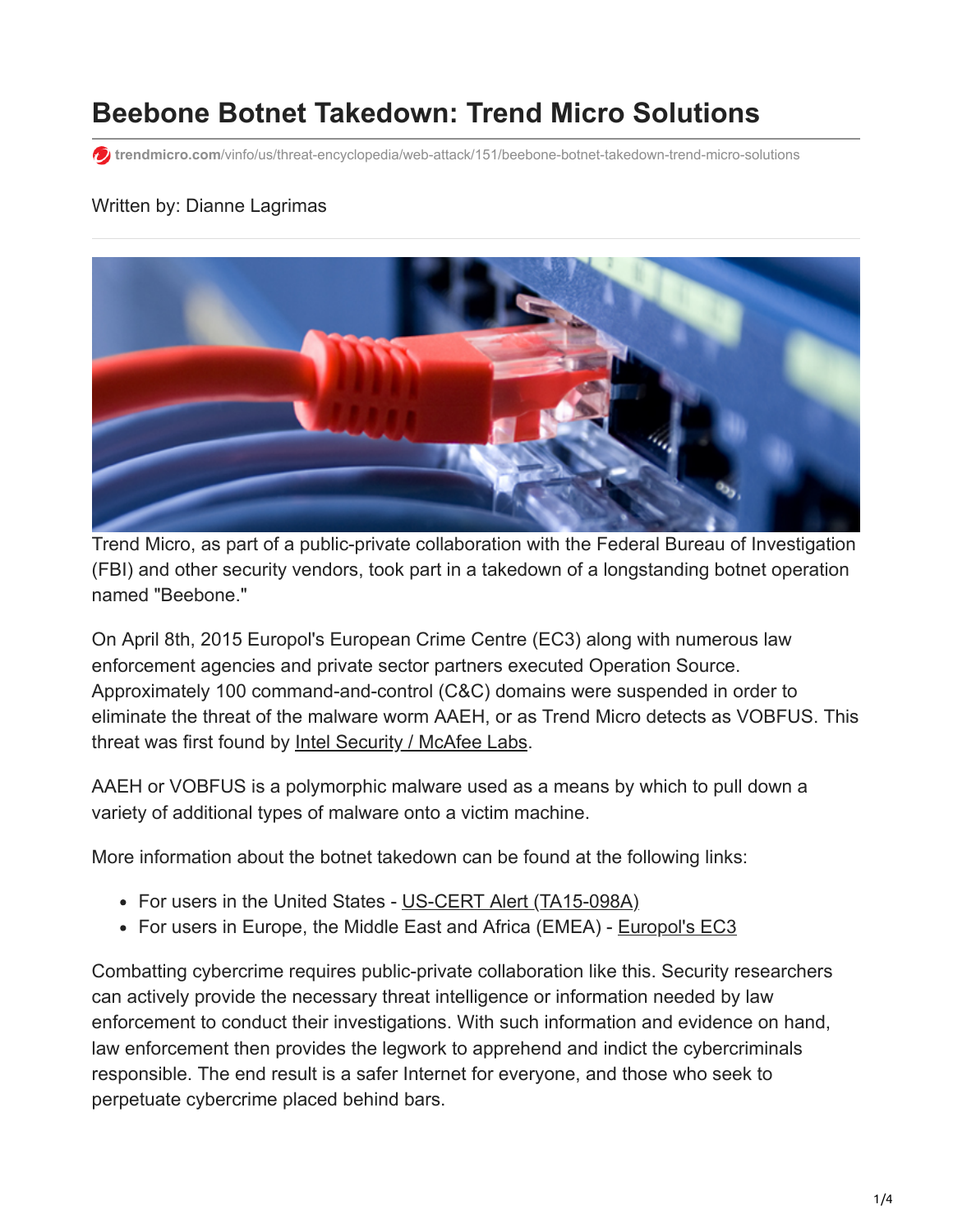Trend Micro has worked closely and collaborated with law enforcement agencies to thwart cybercriminal operations and subsequently, prevent losses against users and enterprises.

### **Botnet Takedowns**

Trend Micro is an active partner with global law enforcement and government task forces in the takedowns of botnets in order end their operations. Internet safety of both our customers as well as the Internet at large is paramount to Trend Micro, and we see supporting these activities as a proactive means to protect our customers before they are affected by them.

In 2011, Trend Micro researchers along with the FBI and Estonian police joined forces to [take down a botnet composed of 4,000,000 bots in an operation called as "Operation Ghost](http://blog.trendmicro.com/trendlabs-security-intelligence/esthost-taken-down-biggest-cybercriminal-takedown-in-history/) Click," which took a C&C with more than 100 servers and two data centers offline. Our collaboration also resulted in the arrests of several members of [Rove Digital](http://blog.trendmicro.com/trendlabs-security-intelligence/rove-digital-coder-pleads-guilty/), the Estoniabased cybercriminal gang behind this operation.

Most recently, Trend Micro also aided law enforcement in the disruption of the activities related to [Gameover ZeuS](http://blog.trendmicro.com/trendlabs-security-intelligence/gameover-zeus-with-p2p-functionality-disrupted/). This specific variant of the notorious online banking Trojan came with an added peer-to-peer (P2P) functionality to its C&C server, making it resilient to takedowns.

### **Technical Data**



## Beebone Botnet Infection Chain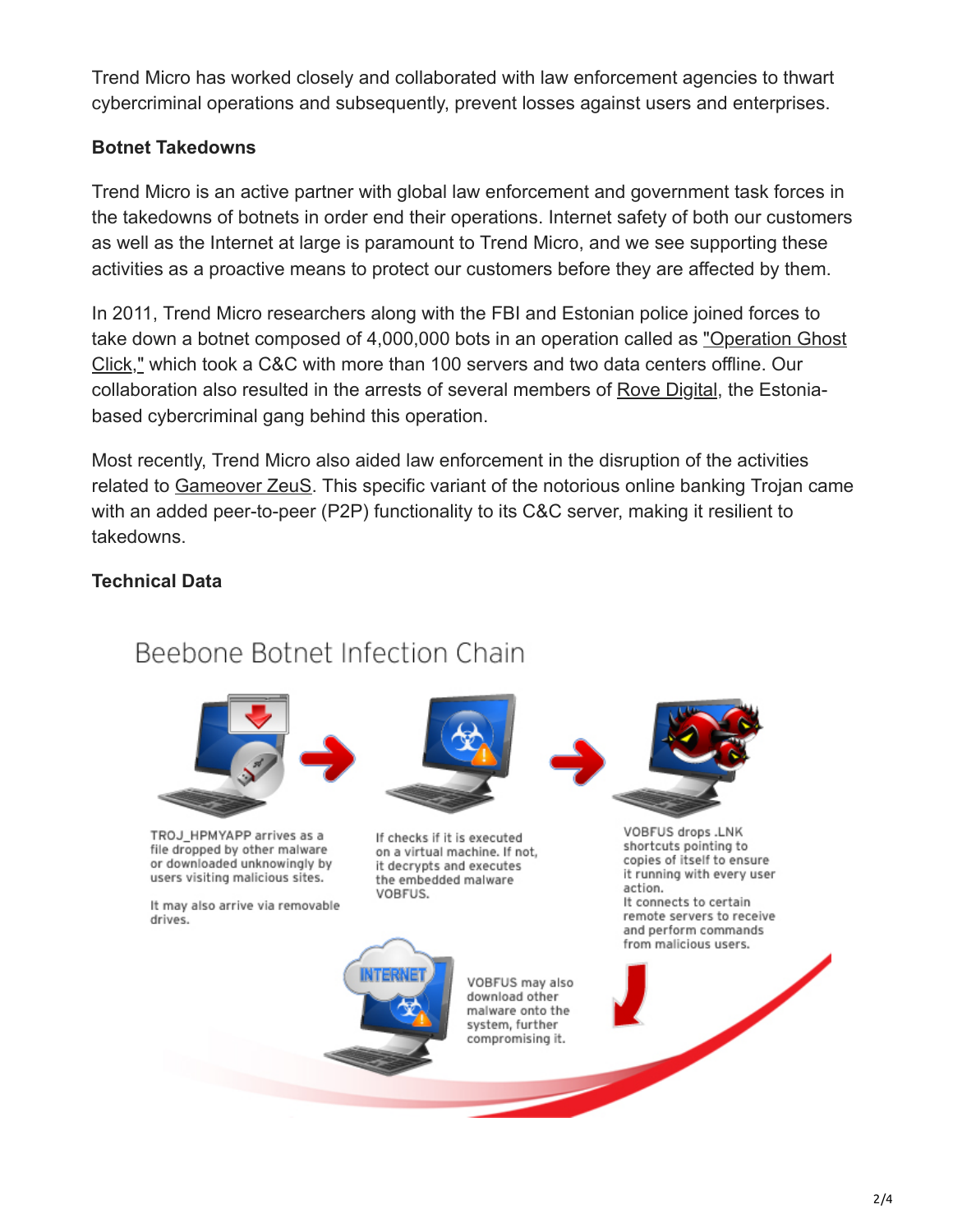This section describes some of the technical data uncovered that supports Operation Source's involvement in cybercrime.

### *TROJ\_HPMYAPP*

The malware detected as TROJ HPMYAPP.SM is the Trend Micro detection for malware that use a custom packer (or a "hacker" packer).

Packers have long been used for legitimate purposes, but may also be used for malicious intent, such as evading antivirus detection and concealing vital malware components. Custom packers do not have a specific arrival method since they are dependent on the malware it carries; in this case, the AAEH or VOBFUS malware, which will be tackled in depth later on.

The custom packer first checks if the file *myapp.exe* exists on the system, and if it does, the packer terminates itself. This function was possibly written by malware authors to prevent the malware authors from infecting their own computers.

Once the custom packer completes the system check, it will decrypt and execute the embedded malware, VOBFUS.

After the custom packer checks for certain virtual machine modules, it then then decrypts VOBFUS in memory and executes it.

One thing that our engineers noted is that that the packer used here is similar to the packer used the recent TorrentLocker series of attacks that hit the ANZ region in early January [2015.While this does not necessarily mean both attacks are related, it does point to the](http://blog.trendmicro.com/trendlabs-security-intelligence/torrentlocker-ransomware-hits-anz-region/) packer method being used more commonly by cybercriminals.

### *VOBFUS*

After AAEH or VOBFUS is executed in memory, it carries out its routines which include checking for strings on the system to see if it is running on a virtual machine. This is a typical tactic to evade security vendors' efforts in analyzing the malware, meaning that those behind the attack are anticipating security counter-efforts. If the malware detects that it is running on a virtual machine, it does not execute its malicious routines.

If not, it then proceeds to dropping .LNK or shortcut files in removable drives that point to a copy of itself. The malware tricks users into clicking the shortcut files that use file names like *Love You.exe*, *Nude.exe*, etc.

Additionally, the malware uses the names of existing folders and file names with common extension. This routine enables a copy of VOBFUS to execute first before opening or running the real folder or file.